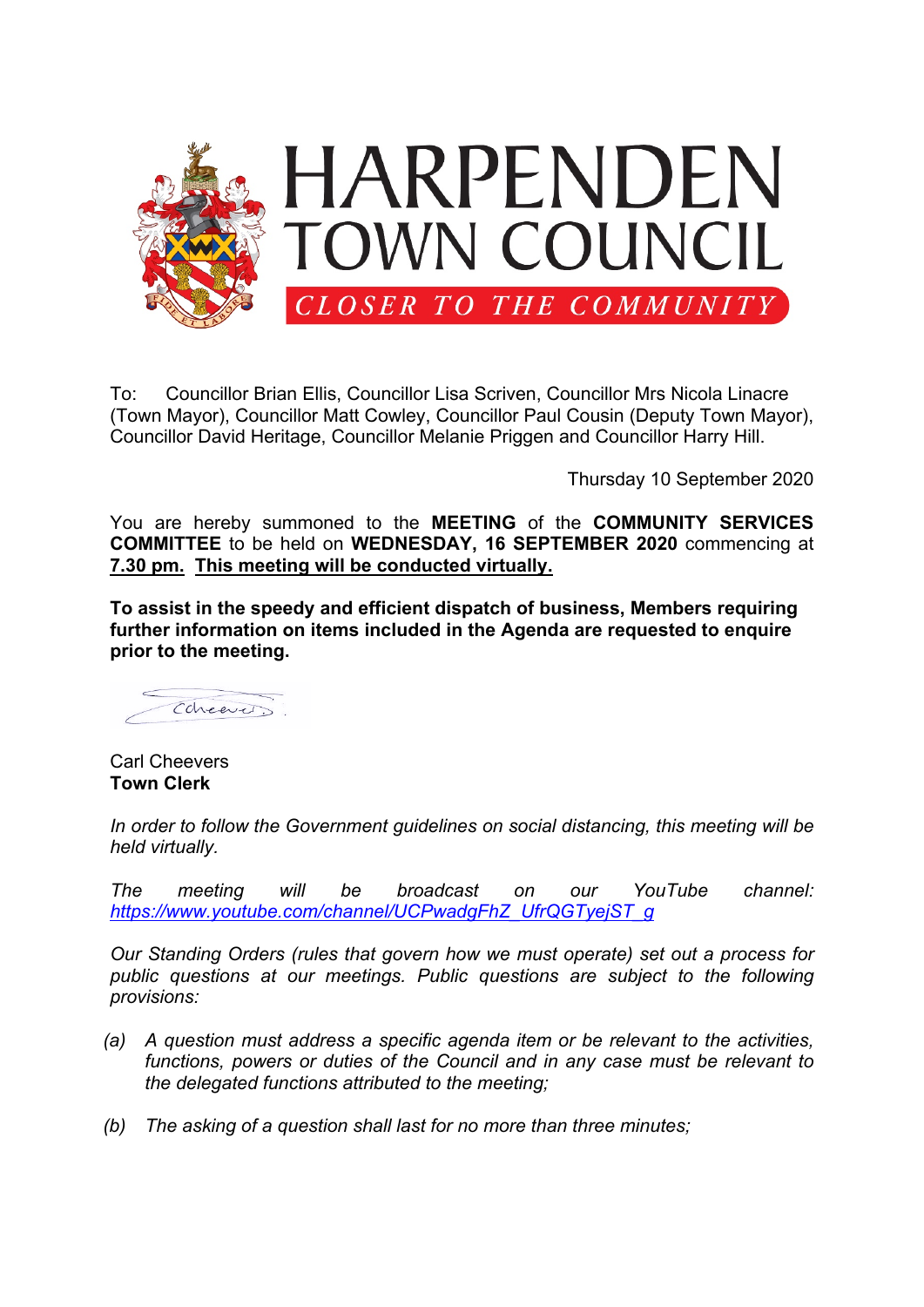- *(c) A resident shall be allowed to speak on one occasion only at any meeting; or more at the discretion of the Chairman;*
- *(d) The total time allocated to public questions at any one meeting shall not exceed 15 minutes; at the discretion of the Chairman;*
- *(e) A resident wishing to ask a question must notify the Town Clerk of his or her intention to do so by no later than midday on the Friday preceding the meeting.*

*If you wish to submit a public question for this meeting, you must notify Carl Cheevers, Town Clerk on [carl.cheevers@harpenden.gov.uk](mailto:carl.cheevers@harpenden.gov.uk) no later than 12 noon on Friday 11 September.*

*When notifying the Town Clerk you should include details of your question so that it can be assessed against provision (a) above. If provision (a) is satisfied, you will be provided with the details of how you can join the virtual meeting.*

## **AGENDA**

**Page No.**

## **1. APOLOGIES**

### **2. DECLARATIONS OF INTEREST**

Members are reminded to make any declarations of disclosable pecuniary and/or personal interests that they may have in relation to items on this Agenda.

You should declare at this part of the meeting or when it becomes apparent your interest by stating:

- (a) the item you have the interest in
- (b) whether it is a disclosable pecuniary interest and the nature of the interest, whereupon you will not participate in the discussion or vote on that matter, unless dispensation has been requested and granted
- (c) whether it is a personal interest and the nature of the interest

Members are also reminded of their obligation to report any amendment to their Register of Interests to the Town Clerk as soon as it becomes apparent.

# **3. CHAIRMAN'S REPORT AND URGENT ITEMS**

## **4. PUBLIC QUESTIONS IN ACCORDANCE WITH STANDING ORDER 22**

## **5. MINUTES**

To confirm the Minutes of the **Community Services Committee** meeting held on **13 January 2020** – circulated herewith.

 $1 - 4$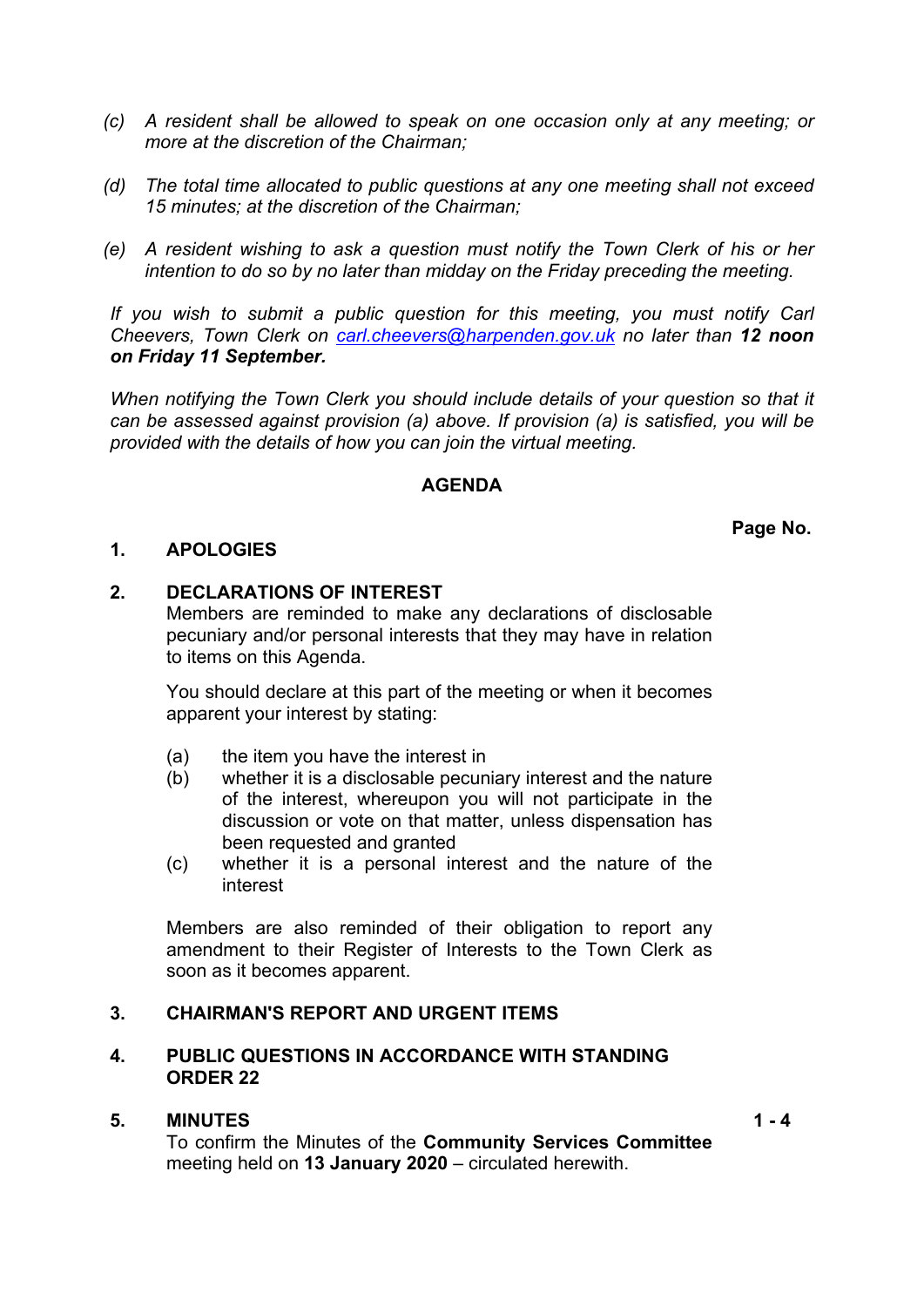| 6.  | <b>MINUTES OF OTHER MEETINGS REFERRED TO</b><br><b>COMMUNITY SERVICES COMMITTEE</b><br>To receive the Minutes of the Allotments Working Party meeting<br>held on 25 February 2020 - circulated herewith. | $5 - 16$  |
|-----|----------------------------------------------------------------------------------------------------------------------------------------------------------------------------------------------------------|-----------|
|     | To receive the Minutes of the Christmas Carnival Working<br>Party meeting held on 9 December 2019 – circulated herewith.                                                                                 |           |
|     | To receive the Minutes of the Youth Engagement Working<br><b>Party</b> meeting held on 23 July 2020 – circulated herewith.                                                                               |           |
|     | To receive the Minutes of the Christmas Lights Contractor<br>Working Party meeting held on 30 July 2020 – circulated<br>herewith.                                                                        |           |
| 7.  | <b>OFFICERS' REPORTS</b>                                                                                                                                                                                 |           |
| 7.1 | <b>FORWARD PLANNER AND RESOLUTION TRACKER</b><br>Report attached.                                                                                                                                        | $17 - 22$ |
| 7.2 | <b>PUBLIC REALM IMPROVEMENT PLAN</b><br>Report attached.                                                                                                                                                 | $23 - 26$ |
| 7.3 | PURCHASE OF NEW VEHICLES AND EQUIPMENT<br>Report attached.                                                                                                                                               | $27 - 28$ |
| 7.4 | <b>HARPENDEN IN BLOOM COMPETITIONS</b><br>Report attached.                                                                                                                                               | $29 - 30$ |
| 7.5 | TREE PLANTING AND WOODLAND COVER<br>Report attached.                                                                                                                                                     | $31 - 58$ |
| 7.6 | <b>BUDGETARY CONTROL 2020/21</b><br>Report attached.                                                                                                                                                     | $59 - 62$ |
| 7.7 | <b>BUDGET 2021/22</b><br>Report attached.                                                                                                                                                                | $63 - 66$ |
| 7.8 | <b>BOARDWALK BATFORD SPRINGS NATURE RESERVE</b><br>Report attached.                                                                                                                                      | $67 - 70$ |
| 7.9 | <b>PLAY AREA REDEVELOPMENT</b><br>Report attached.                                                                                                                                                       | 71 - 72   |